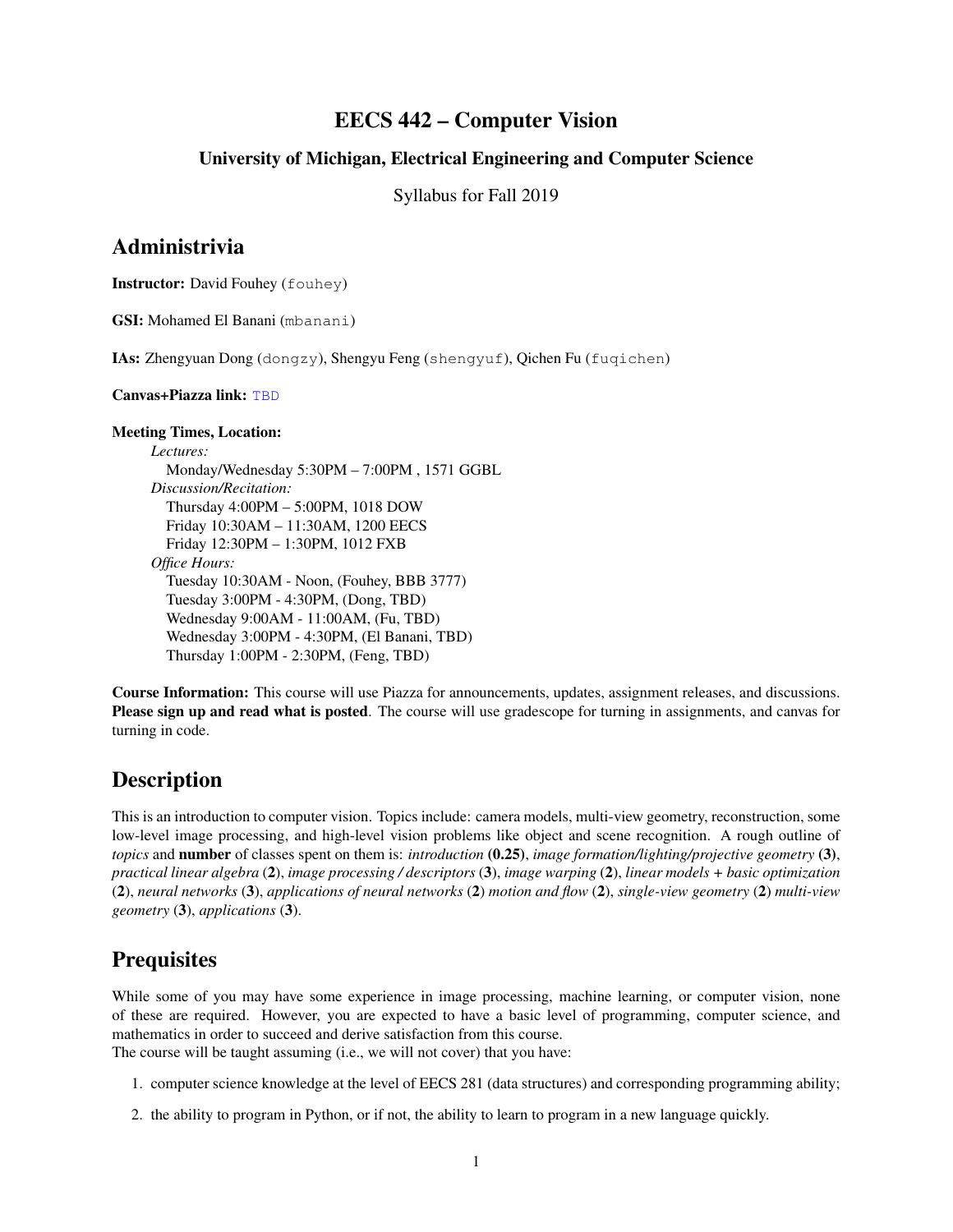It would be extremely helpful to know the following topics (i.e., we will provide a brief refresher when introducing it, but will not explain the details):

- 1. *Programming:* Some knowledge of numpy would be useful.
- 2. *Linear algebra and calculus:* Computer vision is basically linear algebra + data. You will need knowledge of both linear algebra and calculus. If you are unfamiliar with linear algebra or basic calculus, please consider taking both: without these tools, you will likely be lost for large parts of the course. If you are rusty, do not worry but do make an effort to refresh your memory of both at the start of the course.

In particular, in addition to knowing basic matrix operations, it would be good to know least-squares, Eigenand singular-value decompositions, partial derivatives, the chain rule.

I will include math refeshers. This is, however, meant to remind people of the linear algebra they forgot and to plug gaps that just aren't covered. However, this is a refresher course, not a first course. It is also not meant to be the only refresher if you are rusty with linear algebra.

#### **Textbooks**

There is no textbook. However, you may find these two books useful: (1) R. Szeliski. *Computer Vision: Algorithms and Applications.* Free copy here: <http://szeliski.org/Book/>; (2) D. A. Forsyth and J. Ponce. *Computer Vision: A Modern Approach (2nd Edition).* [http://luthuli.cs.uiuc.edu/˜daf/CV2E-site/](http://luthuli.cs.uiuc.edu/~daf/CV2E-site/cv2eindex.html) [cv2eindex.html](http://luthuli.cs.uiuc.edu/~daf/CV2E-site/cv2eindex.html) (3) T. Hastie, R. Tibshirani, J. Friedman. *Elements of Statistical Learning.* Free copy here: [https://web.stanford.edu/˜hastie/ElemStatLearn/printings/ESLII\\_print12.pdf](https://web.stanford.edu/~hastie/ElemStatLearn/printings/ESLII_print12.pdf)

## Work and Evaluation

Your grade will be based on:

- *Practicals Mastery (5%):* At the beginning of the semester, we'll release an assignment that will teach you practical skills that you need to succeed. You are free to submit this as many times as you want until you get a 100. This aims to serve as a forcing function to ensure that everyone is caught up.
- *Homework* (60%): There will be six programming assignments over the semester, each worth 10%. All will be in Python. You are encouraged to discuss the homework with your classmates and read widely to solve the problems. However, your code and writeups must be your own.
- *Project (35%):* There will be one final project where groups of 3-5 will work together over the second half of the semester. We will have a piazza thread for helping people find project partners.

### Interaction

- Lecture, Discussion Section: You are expected to attend lecture and discussion section. I do not take attendance in either because I believe you are adults and you are free to do what you want. While I record lectures as a convenience for students, digesting three of them in a sitting at 1.5× speed is probably not a good strategy.
- Office Hours: You are highly encouraged to go to office hours. Office hours are more effective if you come prepared with what you have tried and visualizations of what works and doesn't work.
- Study Groups: You are highly encouraged to form study groups and there will be a piazza post for doing this.
- Piazza: This class uses piazza. You are expected to be signed up. If you have questions about logistics, the material, or assignments, please use piazza since it helps the staff respond to each question once. If you have privacy concerns, you are of course free to ask the course staff directly.

The course staff will monitor piazza regularly but not necessarily respond immediately at all hours. Do not share answers or code on piazza.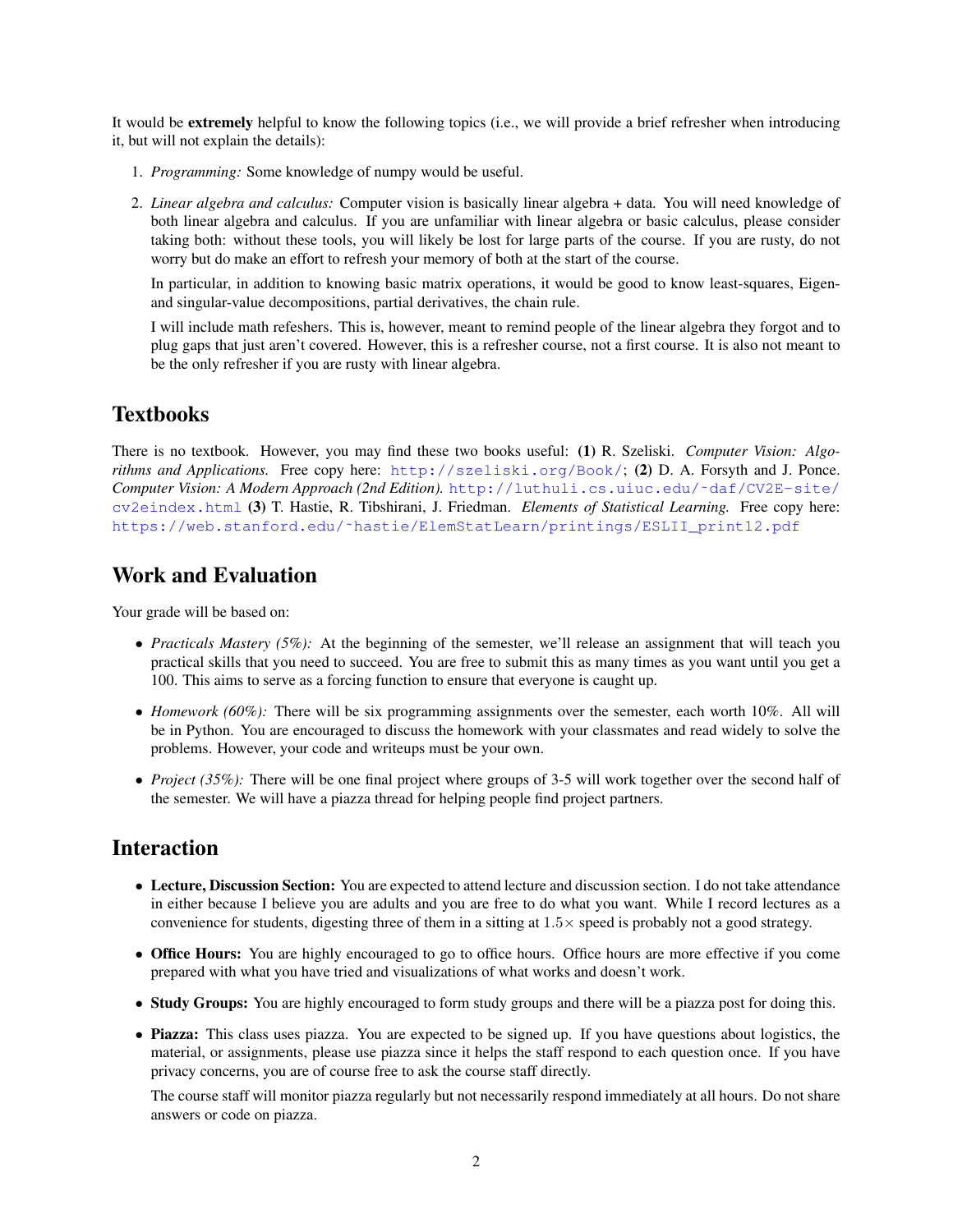#### Homework Policies

• Formatting and Submission Policy: We will not accept handwritten homework in any shape or form. You do not have to type stuff up in latex. You do not need to make things pretty.

Type it up in any format and submit a pdf to gradescope, marking the document up for where the questions are on gradescope. Stuff that doesn't follow this simple formatting requirement will get a 0 that you can fix by submitting it in the right format.

• Collaboration/Honor Code Policy:

This is a class with a lot more freedom and self-teaching compared to intro-sequence courses. You are strongly encouraged to work on the homework and projects in teams. My role is to provide you guidance and background knowledge, but the learning comes from you engaging with the material. It's often useful to have peers along this journey.

– With Students: You should *never* know the specific implementation details of anyone else's homework or see their code. So working in teams and dispensing general advice about output or strategies is great and highly encouraged (e.g., "oh if the image is overly dark where it overlaps, you're doing averaging wrong"). But pair-programming is forbidden, as is sitting next to someone and debugging their code.

We believe that *the overwhelming majority* of UM students are ethical and honorable. However, to change incentives for those who are less honorable, we will run data mining software periodically on the submitted homework.

– Consulting Outside Material: In this class, you're going to get some fairly vague specifications, potentially at the level of turn that 40-word description on a slide into a functioning program. You can, and should, turn to other documentation (the textbooks I suggest, other professors' lecture notes, other professors' slides, documentation from various libraries)

What you may not do is read a bunch of actual code (pseudocode is fine however). If you come across code, close the window, but don't worry about it.

- Things you should never worry about (some adapted from [here\)](https://www.cs.cmu.edu/~211/policy/cheating.html): reading documentation of publicly available libraries; clarifying ambiguities and mistakes in assignments, slides, handouts, or textbooks, or documentation; discussing the general material; helping with specific class-independent stuff like cryptic numpy errors; discussing the assignments to better understand what's expected and general solution strategies; discussing the starter code; discussing general strategies for writing and debugging code.
- Bonuses for actually reading: I'm awarding 50 points of extra credit added to the final grade, to be divided (rounding up) among the people who fill out the form [here \(click it\)](https://forms.gle/ZavrgcJKP1zsPDWT9) and promise they have read the syllabus. This promise is important. Also – there may be another bonus somewhere in the syllabus.
- If you're panicking and think copying will solve your issues: Don't panic. We've tried to structure the incentives so that doing the right thing is rewarded. Submit it late (that's why we have late days and a sliding late-penalty). Submit it half-done (that's why we have partial credit). In the absolute worst case, don't submit it, and take a 0. In a year or two, you will not be worried about doing poorly on any one particular homework.
- Late Policy: Stuff happens, so there's a generous late policy to account for the unexpected (e.g., food poisoning, a surprisingly difficult homework in this or another class, an interview, an alien abduction, etc, etc.).
	- $-$  **Penalties:** Late homework will be penalized at a rate of  $1\%$  per hour, rounding to the nearest hour, ties away from zero. For example, if the homework is due Monday at 11:59:59pm, homework submitted until Tuesday 12:30am will be accepted with no penalty. After 12:30, there is a 1% penalty. If you submit it Wednesday 6:30am, there is a 30% penalty. This is applied as percentage points off. For instance, if you got a 90 and you were 20 hours late, it is now a 70.
	- Late Hours: Because unexpected things happen, you will have 72 late hours over the semester that you can use on homework. This will be done automatically using times recorded in gradescope. I will not keep track of lateness for you.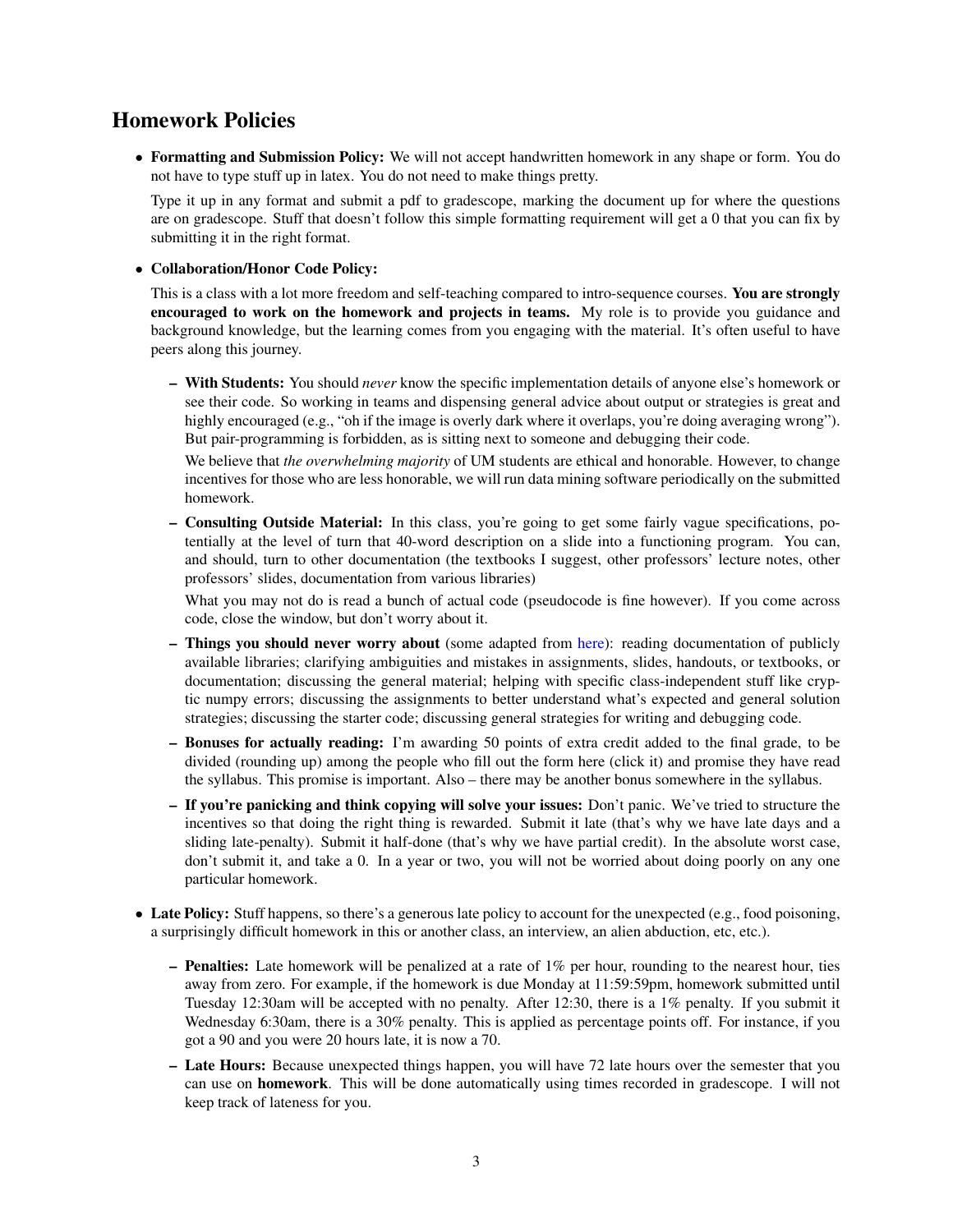Given this lenient policy (as opposed to late homework is 0), **please do not ask course staff to wave late** deductions or give extra late days, except for really exceptional circumstances that merit it.

- Regrade Policy: In a large class, it is likely that we are going to make a few mistakes. We are committed to making mistakes right. You are free to submit regrade requests, especially if you believe there is a serious error (although not all regrade requests will be approved).
	- Regrade Deadline: Submit your regrade request within one week of the grades being released. This regrade deadline is firm. We will announce when grades are released. It is your responsibility to check it.
	- Small Judgment Calls: Please do not quibble about small ambiguous decisions. Regrade requests for things that are off by  $\leq 1$  points on any particular problem, or which in total change the homework by ≤ 3 points will not be considered. If you are worried this will change your grade due to rounding, send an email to course staff titled EECS 442F19 Minor Regrade Request detailing your request and, at the end of the semester, if the points could change your grade, then we'll handle it then.
	- Administrative Fs: If you submit handwritten homework or don't mark the pages in gradescope, you will get a 0. These are subject to the same deadlines as other regrades. Don't lose tons of points out of laziness.

## Project

This is an opportunity to explore a topic in depth and should involve substantial work. This is a group project, involving 3-5 people. This can be in implementation (e.g., implementing an existing algorithm), applications (e.g., applying computer vision to an existing problem), or research (e.g., trying something new in computer vision). Your project should amount to two homeworks' worth of work per-person. If you cannot find partners, there will be a piazza discussion for finding project partners. It will consist of:

- 1. Proposal (2 pages, 5%): The proposal should aim to explain what the problem is, why it's feasible to solve in the given timeline, and how you plan to achieve it.
- 2. Progress report (2 pages, 10%): The progress report should aim to explain what progress you've made and be a stepping stone to the report (i.e., almost all of your work for the progress report should be usable for the final report).
- 3. Final Project Report (6 pages, 20%): The final project report should explain what you have done.

All written work should be in CVPR format . zip [file here for word and latex.](http://cvpr2019.thecvf.com/files/cvpr2019AuthorKit.zip) Overall, please remember that we do not see your hard work, we only see the products you deliver.

# General Remarks

- 1. *Doing well in class:* You are highly encouraged to read the course document on doing well: computer vision is a relatively difficult subject and requires simultaneous mastery of linear algebra, programming, and converting relatively vague specs into fairly specific code. If you approach the assignments from the wrong angle, they will be incredibly burdensome.
- 2. *Classroom etiquette:* Above all, please avoid being disruptive in class, for both me and for your classmates.
	- (a) Don't talk during the lecture. I lose my train of thought, have to ask you to stop talking, and this wastes everyone's time. If you want to talk, be an adult and use gchat/wechat/whatsapp/email/slack/etc.
	- (b) Please don't eat. Drinking's fine.
	- (c) If you use a computer in class, you should really be only using it for taking notes. I'd discourage you from doing work for my class or other classes or browsing the internet. If you absolutely positively need to use your computer for other stuff, just be discreet and don't sit in the front row watching fail videos.
- 3. *Accommodation:* If you think that you need an accommodation for a learning disability, please let me know. We will work with the Office of Service for Students with Disabilities (<https://ssd.umich.edu/> to make proper accommodations.